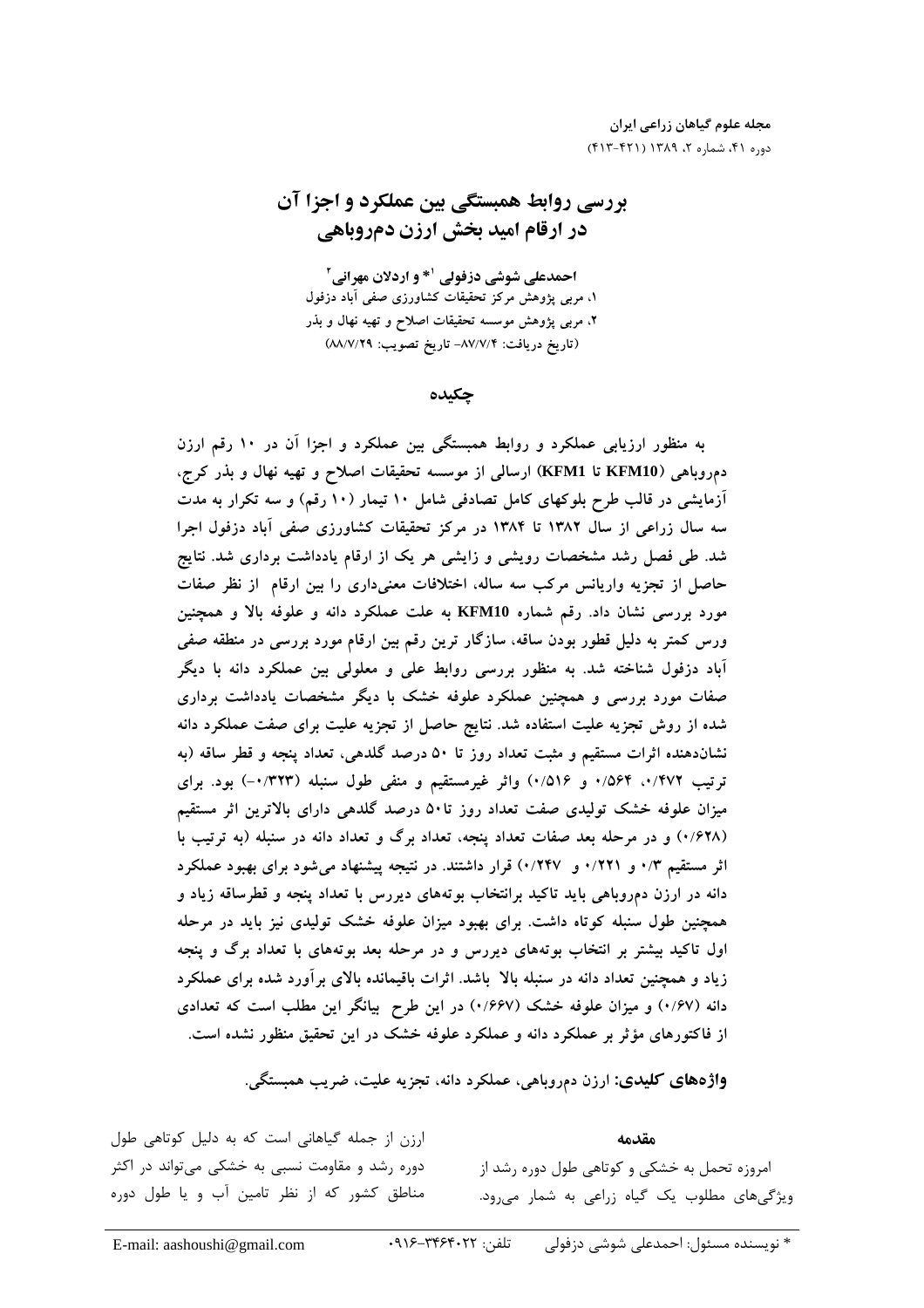& Fletcher (1999) در استرالیا در مطالعهای بر روی ارزن دمروباهی دریافت که در وضعیت استرس آبی بین عملکرد دانه و تعداد گلچههای یوک همبستگی منفی بالایی وجود دارد و این همبستگی در ۲۰ درصد ابتدای طول سنبله از قاعده سنبله در حدود ۰/۶۹- و در ۴۰ درصد ابتدای طول سنبله از قاعده سنبله در حدود ۰/۸۳ - است.

در آندراپرادش (2004) Shahib & Basheerudin هند برای تعیین تنوع ژنتیکی و وراثت پذیری عملکرد و اجزا آن و همچنین برای تعیین همبستگی بین عملکرد بذر و صفات مورد نظر ۱۵ ژنوتیپ ارزن دمروباهی را مورد مطالعه قرار دادند. نتایج نشان داد که هیچ یک از صفات مورد بررسي با عملكرد دانه همبستگي معنىدارى نداشت. در کارناتاکا هند به منظور بررسی روابط همبستگی بین عملکرد دانه و دیگر صفات موثر بر عملکرد دانه، ۱۲ ژنوتیپ ارزن دمروباهی را مورد مطالعه قرار گرفتند نتایج حاصل از این آزمایش نشان داد که همبستگی معنیداری بین عملکرد دانه با شاخص سطح برگ (LAI) و میزان ماده خشک وجود دارد و مشخص شد که صفات مذکور می توانند به عنوان صفات مهم برای انتخاب جهت افزایش عملکرد دانه مد نظر باشد Channappagoudar et al. .(Chetti et al., 2001) (2008) در یک آزمایش مزرعهای ٢٠ ژنوتيپ ارزن دمروباهی را مورد مطالعه قرار دادند و دریافتند که یک همبستگی مثبت و معنیداری بین عملکرد دانه و ماده خشک با ارتفاع گیاه، میزان فتوسنتز و تعداد پنجه وجود دارد. .Ravindran et al (1992) 1۸ کولتیوار ارزن انگشتی را در تامیل نادو هند مورد ارزیابی قرار دادند و دریافتند که تعداد پنجه در گیاه و تعداد دانه در خوشه بیشترین اثر مستقیم بر عملکرد دانه را دارند در حالیکه ارتفاع گیاه بر عملکرد دانه اثر غیرمستقیم منفی داشت. نيز ۷۵ ژنوتيپ (2006) Murugan & Nirmalakumari ارزن دمروباهی حاصل از آزمایشات مزرعهای در منطقه تاميل نادوى هند را مورد مطالعه قرار دادند. نتايج حاصل از همبستگی صفات مورد بررسی و عملکرد دانه و همچنین تجزیه علیت نشان داد که عملکرد کاه و شاخص برداشت بیشترین اثر مستقیم بر عملکرد دانه را داراست. Santhakumar (1999) 7 صفت موثر بر

مناسب برای رشد و نمو گیاهان مشکل دارند مورد استفاده قرار گیرد و در تولید غذا برای دام و طیور نقش مهمی بازی کند. به طور کلی ارزنها به دو دسته تقسیم می شوند : ١- ارزنهای دانه ریز ٢ - ارزنهای مرواریدی. از گونههای مهم ارزن ریز، گونه ارزن دمروباهی (Setaria italica) است. سطح زیرکشت ارزن در دنیا حدود ٣٨ ميليون هكتار و توليد كل آن در جهان حدود ۲۸ میلیون تن است که از این مقدار تقریباً ۲۰٪ به ارزن دمروباهی تعلق دارد. ارزنهای دمروباهی و معمولی به عنوان مهمترین ارقام این گونه در کشور ایسران مطسرح میباشند. سابقه کشت و کار ارزن در ایران طولانی بوده e به حدود ۱۰۰۰ سال می رسد(Khodabandeh, 1994). در دنیا کشورهایی نظیر شوروی، چین، هند و بعضی از کشورهای خاور دور با انجام برنامه های اصلاحی موفق به افزایش عملکرد این گیاه شده و توانسته اند متوسط عملكرد را در بعضى از گونههاى ارزن دانه ريز ۵۰ الى ۷۰ درصد افزایش دهند ,Poehlman & Borthakor (1969. در شوروی ۵۰ درصد از کل ارزنهای دانه ریز را واریته های اصلاح شده تشکیل میدهد و اصلاح کماکان جهت دستیابی به اهدافی نظیر مقاومت به خشکی، زودرسی، مقاومت به آفات و بیماریها و افزایش عملکرد از طریق بهبود اجزای عملکرد در جریان است (Seetheram et al., 1989). در چين نيز تحقيقات گستردهای جهت معرفی ارقام جدید با عملکرد کمی و کیفی بالا انجام شده است و در بانک ژن ملی چین حدود ۳۴۲۱۴ نوع ارزن نگهداری میشود که ۲۶۲۲۲ تعداد از آنها از گونه ارزن دمروباهی (Setaria italica) مي باشد (Yu, 1994). Tian (1995) واريته ارزن دمروباهي Jite 4 را از تلاقي بين Xiaohuanggu و يک واریته ژاپنی ۶۰ روزه درچین بدست آورد. این واریته در آزمایشات منطقهای، عملکردی حدود ۶۷۵۰ کیلوگرم در هکتار داشت و دارای خصوصیاتی مانند مقاومت به خشکی، مقاوم به ورس وکمبود مواد غذایی در خاک بود. Zhang (1995) واريته Jiann 8337 را كه يك واريته ارزن دمروباهی تابستانه است از تلاقی An316×Bu5019 درچین بدست آوردند که دارای سنبله بلند با تعداد دانه زیاد و مقاوم به خشکی و ورس بود، همچنین این واریته به زنگ و تعداد زیادی از ویروس ها مقاوم بود. Karyudi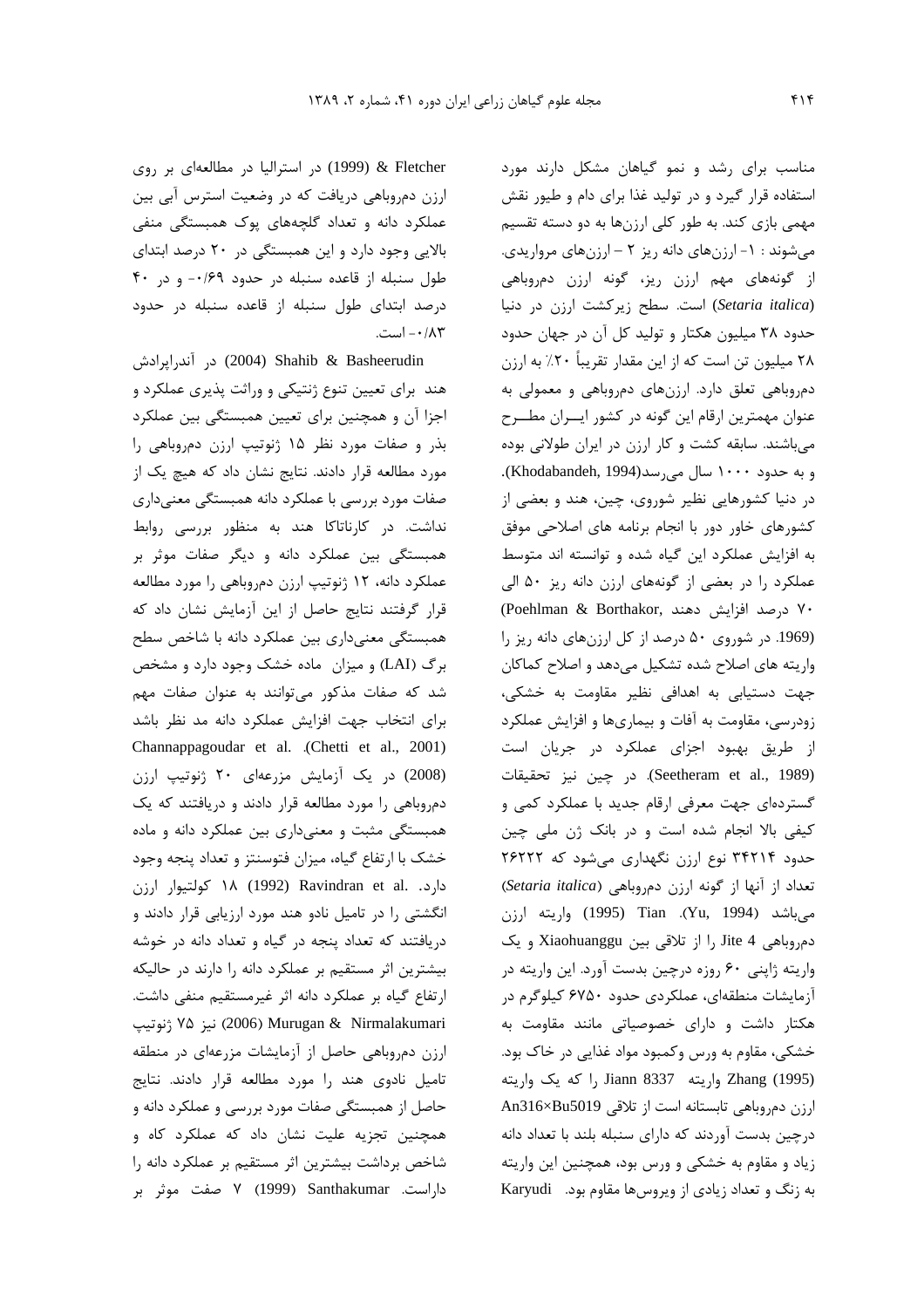عملکرد دانه را در ۲۰۰ ژنوتیپ ارزن دمروباهی مورد مطالعه قرار داد نتایج نشان داد که عملکرد بذر همبستگی مثبت و معنیداری با ارتفاع گیاه، طول پانیکول و عملکرد علوفه دارد. Haryanto et al. (1997) در یک تحقیق به بررسی همبستگی ژنتیکی بین عملکرد دانه با صفات موثر بر آن در ارزن پرداختند و دریافتند که بین عملکرد دانه با وزن دانه، وزن پانیکول و تعداد پانیکولهای باور یک همبستگی ژنتیکی مثبت و معنیداری (به ترتیب با ضرائب همبستگی ۱، ۰/۸۹ و ٠/٧۵) وجود دارد و به اين ترتيب روش انتخاب غیرمستقیم بر اساس اجزا عملکرد را برای بهبود عملکرد دانه پیشنهاد کردند. Yadav & Bhatnagar (2001) با بررسی ۳ گونه ارزن در شرایط تنش خشکی و شرایط مطلوب دریافتند که بین عملکرد دانه و تعداد روز تا گلدهی همبستگی مثبت و معنیداری در شرایط مطلوب وجود دارد ولی این همبستگی در شرایط خشکی وجود نداشت.

.2004) Siles et al (2004) در یک تحقیق با مطالعه نسلهای F2 F2 و F3 در ارزن دمروباهی، میزان هتروزیس و همبستگی بین عملکرد دانه و سایر صفات موثر بر عملكرد دانه را مورد ارزيابي قرار دادند. نتايج اين بررسی نشان داد که بین عملکرد دانه با ارتفاع گیاه و طول خوشه یک همبستگی مثبت و معنیدار وجود دارد. در ایران بخش ذرت و گیاهان علوفهای موسسه تحقیقات اصلاح و تهیه نهال و بذر با علم و أگاهی از پتانسیل بالای تولید کمی و کیفی ارزنهای ریز در دوره زمانی کوتاه، مخصوصاً در مناطق گرم و خشک، تحقیقات بهنژادی ارزن را در سال۱۳۷۶ آغاز کرد. در این سال موسسه مذکور به همراه بانک ملی ژن گیاهی موفق به جمع آوری ۷۲ توده ارزن از سراسر کشور شد که ۲۴ توده مربوط به جنس Setaria و ۴۶ توده متعلق به جنس Panicum و یک توده نیز متعلق به جنس Echinocloa بود. در مرحله بعد در میان هر یک از جنسها بوتههاى مطلوب انتخاب شدند. تعداد بوتههاى انتخابی در جنس ۱۸۸ Setaria بوته بود. در سال ۱۳۷۹ بذور بوتههای انتخابی در قالب یک طرح آزمایشی بدون تکرار مورد ارزیابی قرار گرفتند و در نهایت ١٠ ژنوتیپ برتر ارزن دم روباهي (KFM10 تا KFM1) انتخاب

گردید. ژنوتیپهای مذکور با هدف ارزیابی عملکرد دانه و علوفه و همچنین تعیین روابط همبستگی بین عملکرد دانه با صفات موثر بر عملکرد دانه به منظور تعیین صفات موثر جهت گزینش در ارزن دمروباهی به مرکز تحقیقات کشاورزی صفی آباد دزفول ارسال شد.

## مواد و روشها

به منظور مقايسه عملكرد دانه ۱۰ رقم ارزن دمروباهی (KFM10 تا KFM1) و همچنین ارزیابی روابط همبستگی بین عملکرد و اجزا آن، آزمایشی در قالب طرح بلوکهای کامل تصادفی با سه تکرار در مرکز تحقیقات کشاورزی صفیآباد دزفول به مدت سه سال از سال ۱۳۸۲ تا ۱۳۸۴ اجرا شد. هر کرت شامل ۴ خط ۶ متری با فاصله خطوط ۵۰ سانتی متر بود و بذور در روی ردیف با فاصله بوته ١٠ سانتی متر از یکدیگر کشت شدند. برای آماده سازی زمین از دو بار شخم به صورت پائیزه و بهاره، دیسک و ماله استفاده شد. پس از نمونهبرداری از خاک و ارسال آن به آزمایشگاه خاک و آب مرکز تحقیقات کشاورزی صفیآباد دزفول، کود فسفات آمونیوم به میزان ۲۵۰ کیلوگرم در هکتار مورد استفاده قرارگرفت و همزمان با کاشت، کود اوره نیز به میزان ۱۵۰ کیلوگرم در هکتار بکار رفت. صفات مورد ارزیابی عبارت بودند از: طول سنبله، تعداد روز تا۵۰ درصد گلدهی، تعداد برگ، تعداد پنجه، قطر ساقه، وزن هزار دانه،تعداد دانه در سنبله، عملکرد علوفه خشک و عملکرد دانه. زمان برداشت براساس تغییر رنگ برگها و زرد شدن سنبله تعیین شد. برداشت در هر کرت با حذف حاشیه در ابتدا و انتهای ردیف، از دو ردیف وسط هر كرت از سطحى معادل ۶ مترمربع انجام گرفت. جهت اندازهگیری عملکرد علوفه خشک سطح مورد نظر از هر کرت به طور دستی برداشت شده و پس از ۲ روز نمونههای برداشت شده در شرایط مزرعه خشک گردیده و توزین شد. جهت اندازهگیری صفات، تعداد پنجه و تعداد برگ بعد از مرحله گلدهی در هر تیمار ۱۰ بوته به طور تصادفی انتخاب و صفات مذکور اندازهگیری شده و از میانگین اعداد بدست آمده جهت تجزیه واریانس استفاده شد. برای اندازهگیری طول سنبله و تعداد دانه در سنبله از ۱۰ سنبله مربوط به ساقه اصلی از ۱۰ بوته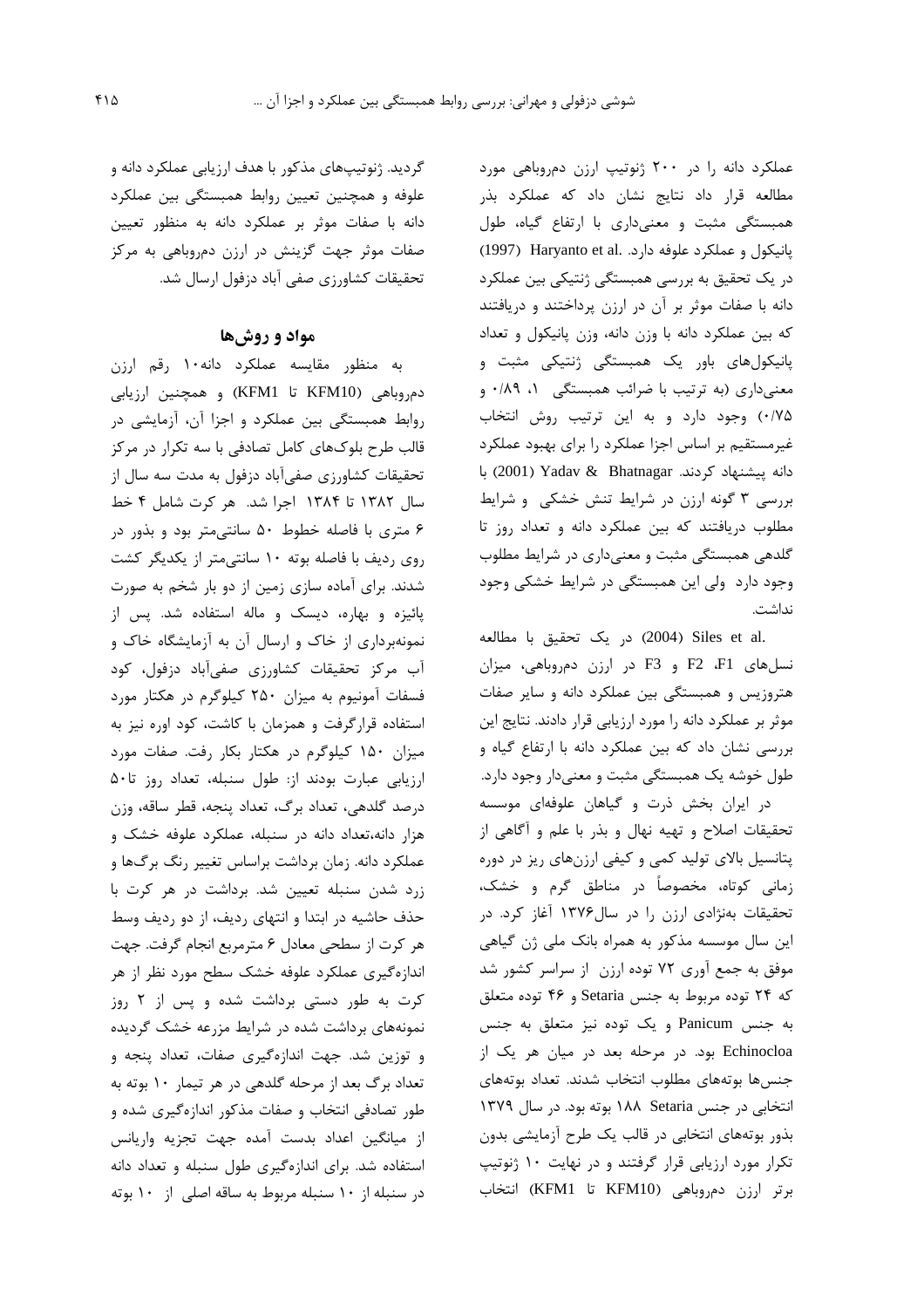که به طور تصادفی انتخاب شده بودند، استفاده شد. تعداد روز تا ۵۰ درصد گلدهی نیز وقتی که ۵۰ درصد سنبلههای بوتههای کرت ظاهر شده بودند یادداشت گردید. برای تعیین قطر ساقه در زمان گلدهی کامل تعداد ١٠ ساقه اصلى از ١٠ بوته به طور تصادفى انتخاب گردید و بوسیله کولیس قطر ساقه بعد از گره اول اندازهگیری شد. برای اندازهگیری وزن هزار دانه از عملکرد برداشتی از هر کرت یک نمونه ۵ گرمی با استفاده از مقسم بورنر تهیه شده و تعداد بذر در آن با استفاده از بذر شمار الكتريكي بدست آمده و سپس وزن هزار دانه محاسبه شد. بعد از یادداشتبرداری خصوصیات مورد نظر در آزمایش، جهت انجام تجزیه واریانس، رگرسیون گام به گام و تجزیه علیت به ترتیب از نرمافزارهای SPSS ،MSTATC و PATH74 استفاده شد.

## نتايج وبحث

نتايج حاصل از تجزيه واريانس صفات مورد بررسى درسه سال انجام آزمایش به شکل تجزیه مرکب در جدول ١ آمده است. به دليل عدم نرمال بودن دادههاي آزمایشی برای صفات میزان علوفه خشک وتعداد پنجه و در نتیجه ضریب تغییرات بالا (۳۰/۸۰ درصد برای عملکرد علوفه خشک و ۲۹/۸۲ درصد برای تعداد پنجه) از تبدیل لگاریتمی برای صفات مذکور استفاده شد. با توجه به جدول ١ مشخص است كه بين ارقام مورد مطالعه برای تمام خصوصیات مورد بررسی شامل عملكرد دانه، تعداد دانه در سنبله، تعداد پنجه، وزن هزار دانه، طول سنبله، تعداد برگ، میزان علوفه خشک، تعداد روز تا ۵۰ درصد گلدهی و قطر ساقه اختلاف معنیداری وجود دارد. برای اثر متقابل سال و رقم نیز برای صفات

عملکرد دانه، تعداد پنجه، طول سنبله، تعداد برگ، تعداد روز تا ۵۰ درصد گلدهی و قطر ساقه اختلافات معنیداری بدست آمد که نشاندهنده عدم وجود روند تغییرات مشابه در سالهای انجام آزمایش برای این خصوصیات بین ارقام مورد بررسی در آزمایش بود. اثر سال نیز برای صفات عملکرد دانه، وزن هزار دانه، طول سنبله، تعداد برگ، میزان علوفه خشک، تعداد روز تا ۵۰ درصد گلدهی و قطر ساقه معنیدار بود. نتایج حاصل از مقایسه میانگین ارقام مورد بررسی در سه سال به شکل تجزیه مرکب در جدول ۲ آمده است با توجه به جدول مذکور مشخص است که رقم شماره KFM10 دارای بیشترین عملکرد دانه، بالاترین ماده خشک تولیدی و تعداد برگ و همچنین قطر ساقه مطلوب میباشد ولی دیررسترین رقم میباشدکه این امربه دلیل طول دوره رشد بیشتر رقم مذکور قابل پیشبینی است. رقم شماره KFM6 دارای بیشترین تعداد پنجه و عملکرد دانه مطلوب و نسبتاً زودرس بود. به منظور تعیین روابط بین صفات مورد ارزیابی، ضرائب همبستگی ساده بین صفات محاسبه شد (جدول ٣). نتايج نشان مي دهد كه عملكرد دانه با تمام صفات مورد بررسی در آزمایش به جز تعداد برگ در هر بوته و تعداد دانه در سنبله در سطح احتمال پنج درصد همبستگی معنیداری داشت. عملکرد علوفه خشک نیز با همه خصوصیات مورد مطالعه بجز تعداد پنجه وطول سنبله در سطح احتمال پنج درصد همبستگی معنیداری داشت (جدول۳). در تجزیه رگرسیون گام به گام برای عملکرد دانه (به عنوان صفت وابسته)، صفات تعداد روز تا ۵۰ درصد گلدهی، تعداد ينجه، طول سنبله و قطر ساقه وارد معادله رگرسيوني شدند (شکل ۱).

جدول ۱- تجزیه واریانس مرکب صفات مورد بررسی در ارزن دم روباهی در سه سال آزمایش

|                                          |                                          |                 | ميانگين مجذورات |                                                      |                                            |                              |                                             |                                |       |                       |
|------------------------------------------|------------------------------------------|-----------------|-----------------|------------------------------------------------------|--------------------------------------------|------------------------------|---------------------------------------------|--------------------------------|-------|-----------------------|
| لگاريتم عملكرد                           | وزن هزار                                 | تعداد دانه د,   | عملکړ د دانه    | قط ساقه                                              | لگاريتم                                    | تعداد برگ                    | تعداد روز<br>$\Delta$ .                     | طول سنبله                      | در جه | منابع                 |
| علوفه خشک                                | دانه (gr)                                | سنبله           | (Kg/ha)         | (mm)                                                 | در هر بوته - تعداد پنجه                    |                              | درصد گلدهی                                  | (cm)                           | ازادى | تغييرات               |
| .17.1                                    | .757V                                    | $555^{\circ}$   | 7478794         | $\mathbf{r}\mathbf{r}\cdot\mathbf{r}\cdot\mathbf{r}$ | $\cdot/\cdot\cdot\setminus^{\text{ns}}$    | 11/7V                        | $\mathbf{Y} \mathbf{Y} \cdot \cdot / \cdot$ | 95/9V                          | ۲     | سال                   |
| .1.79                                    | $\cdot$ / $\cdot$ $\Delta$               | 11847.          | ۱۵۱۸۰           | $\Delta Y/\Lambda$                                   | $\cdot$ / $\cdot$ $\Delta$                 | $\cdot$ /5)                  | $\cdot$ /Y                                  | $f/f$ .                        | ۶     | خطا                   |
| $\cdot$ /۲۶۲ $^{\ast\ast}$               | $1/F9.$ **                               | $Y111$ $YYY^*$  | FVF94V **       | 15.01                                                | $\cdot$ /۶۸۹ $^{**}$                       | ۱۶/۷۸ <sup>**</sup>          | YY.1Y                                       | 155.                           | ٩     | رقم                   |
| $\cdot/\cdot\setminus \cdot^{\text{ns}}$ | $\cdot/\cdot \gamma \cdot$ <sup>ns</sup> | <b>TYY97</b> ms | **<br>90591     | $\left \cdot\right $ $\left \right $                 | $\cdot/\cdot\cdot\mathfrak{f}^{\text{ns}}$ | $\mathcal{N}$                | $Y \mathcal{F}/Y$ **                        | $\Delta/\Upsilon\Upsilon^{**}$ | ۱۸    | اثر متقابل سال در رقم |
| $\cdot$ / $\cdot$ $\cdot$ $\vee$         | .1.79                                    | 17471.          | ۱۸۸۲۴           | $\Delta \cdot / V$                                   | $\cdot$ / $\cdot$ $\uparrow$               | .75                          | $\cdot/\lambda$                             | 1/۶۲                           | ۵۴    | خطا                   |
| Y/5Y                                     | $\Delta/\lambda$ ۶                       | 11/91           | 14/28           | ۱۱/۲۹                                                | $Y \cdot / \Lambda$ 9                      | $Y/\mathfrak{F}\mathfrak{r}$ | $1/\lambda f$                               | $Y/\Lambda$ .                  |       | $%$ cv                |

ns. \* و \*\* عدم وجود اختلاف معنىدار، معنىدار در سطح احتمال ۵ و ۱ درصد.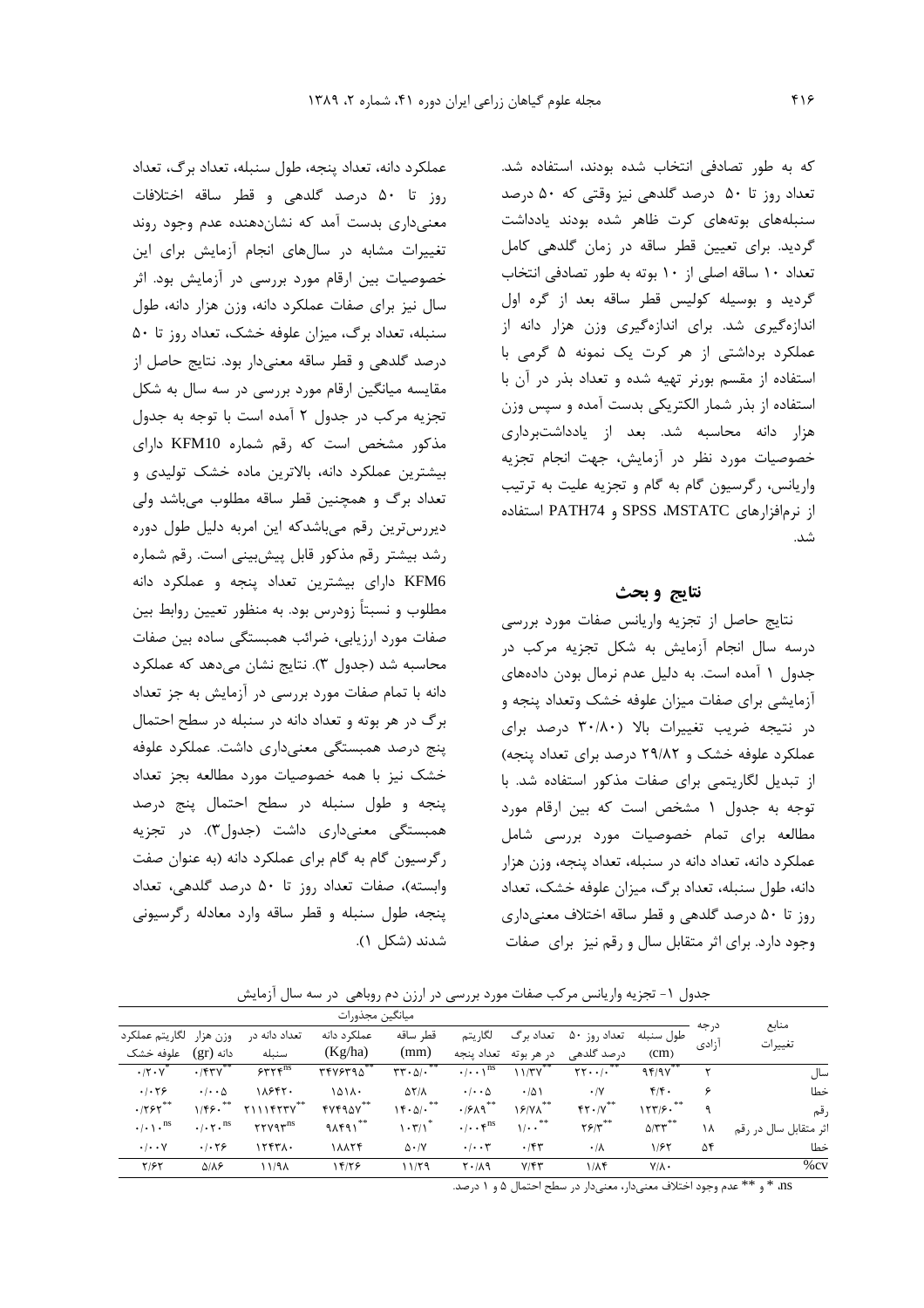x3: قطر ساقه

x4: طول سنبله

برای عملکرد علوفه خشک (به عنوان صفت وابسته) نیز صفات تعداد روز تا۵۰ درصد گلدهی، تعداد پنجه، تعداد برگ و تعداد دانه در سنبله وارد معادله رگرسیونی شدند (شکل ۲). معادله رگرسیونی برای عملکرد علوفه خشک د, ; بر آمده است:  $Y = -YVY + (\Delta \mathcal{F}Y + VY)/\mathcal{F}YX1 + (\Delta Y)/\mathcal{F}YX2 + \gamma \mathcal{F}Y) \cdot YX3$  $+ \cdot 197X4$ 

ضريب تبيين اصلاح شده = ٠/۵۳۴ Y: عملكرد دانه x1: تعداد روز تا ۵۰ درصد گلدهی x2: تعداد پنجه x3: تعدا د برگ د<sub>ر</sub> هر بوته

x4: تعداد دانه د<sub>ر</sub> سنبله

نتايج حاصل از تجزيه عليت براى صفت عملكرد دانه به عنوان صفت وابسته در جدول ۴ آمده است، همانگونه که مشاهده میشود برای عملکرد دانه بیشترین اثر مستقيم به صورت مثبت مربوط به صفت تعداد پنجه با اثر مستقيم ٠/٥۶۴ بود. در مراحل بعد عملكرد دانه به ترتيب تحت تاثير قطر ساقه با اثر مستقيم ١٤/٥١٤، تعداد روز تا ۵۰ درصد گلدهی با اثر مستقیم ۰/۴۷۲ و طول سنبله با اثر مستقيم و منفى ٠/٣٣٣- قرار دارند.

جدول ۲- مقایسه میانگین برای صفات مورد بررسی در ارقام ارزن دم روباهی به روش دانکن برای سه سال آزمایش

| تعداد                         | تعداد دانه                       | وزن                           | عملک د                       | عملکړ د علوفه | ميانگين قطر               | ميانگين تعداد           | تعداد روز              | متوسط طول            | تيمار                     |
|-------------------------------|----------------------------------|-------------------------------|------------------------------|---------------|---------------------------|-------------------------|------------------------|----------------------|---------------------------|
| ينجه در                       | در هر                            | هزار دانه                     | دانه                         | خشک تولیدی    | ساقه برای هر              | برگ برای هر             | ۵۰ درصد                | سنبله                |                           |
| هر بوته                       | سنبله                            | (gr)                          | (Kg/ha)                      | (Kg/ha)       | بوته (mm)                 | بو ته                   | گلدهی (روز)            | (cm)                 |                           |
| $\cdot$ / \ $\circ$ $\cdot$ d | $\Delta$ ۴۳۴a                    | $Y/Y$ ۳ $C$                   | $\cdots$ $\circ$             | ۲۶۵۴b         | $Y$ ۶/۲a                  | $\frac{9}{6}$           | $\frac{\rho}{\lambda}$ | $\lambda/\delta$     | $KFM1$ , قم               |
| $1/1 \cdot b$                 | $\lambda \cdot \lambda f$        | Y/9Ab                         | $\lambda \Delta \text{2cd}$  | <b>IAYACC</b> | $Y$ $\beta$               | 4/7b                    | Y/Vef                  | $\frac{1}{\sqrt{2}}$ | $KFM2$ , قم               |
| $.$ /۴۲۵ $c$                  | $\mathbf{r} \cdot \mathbf{r}$ AC | $Y/F\Delta d$                 | $\lambda$ > $\epsilon$ od    | 154d          | 59/0abc                   | 9/0b                    | $f$ ۶/۹ $f$            | $\frac{1}{\sqrt{2}}$ | $KFM3$ , قم               |
| $\cdots$ d                    | ۴۶۷۳b                            | Y/VC                          | <b>YATd</b>                  | ٩۶۳e          | $51$ /Ycde                | $\lambda$ / $\lambda$ b | ۳۷۱۶h                  | 17/Ae                | $KFM4$ , قم               |
| 1/777b                        | <b>IAFVef</b>                    | Y/95b                         | $\lambda$ > $\epsilon$ od    |               | $\Delta\lambda/\gamma$ de | $V/\nabla C$            | fV/f                   | 18/6c                | $KFM5$ , قم               |
| V/99Va                        | ۶۵۵g                             | $\tau/\tau\tau d$             | 1505                         | 1881cd        | $\tau\tau/\nu f$          | 9/AC                    | f1/1g                  | $\cdot$ /۶f          | $KFM6$ , قم               |
| $1/\tau \Lambda \tau b$       | <b>r</b> arrd                    | $\mathbf{r} \cdot \mathbf{b}$ | $\lambda \lambda \lambda$ cd | ۲۶۶۶b         | $V \cdot$ / $abc$         | $\lambda$ / $\lambda$ b | $\Delta Y/Yb$          | Yf/Ya                | $KFM7$ , قم               |
| $1/1 \cdot b$                 | <b>TYAYde</b>                    | <b>Y/YYC</b>                  |                              | 1951C         | $\Delta Y/Ve$             | V/FC                    | $f\lambda/d$           | 18/2                 | $KFM8$ , قم               |
| $\cdots$                      | $\mathsf{rrad}$                  | $\mathbf{r}/\mathbf{r}$ ra    | $\lambda$ ۹۴cd               | 18.8cd        | 80/3                      | ٩b                      | $\Delta \cdot$ /۴c     | 15/9                 | $KFM9$ , قم               |
| $1/\tau \cdot b$              | <b>TYATD</b>                     | $\mathbf{Y}/\cdot \mathbf{e}$ | ۱۴۶۲a                        | ۴۳۸۶a         | Yf/Tab                    | 11/8a                   | 55/8a                  | 17/Me                | $KFM10, \tilde{\mu}$ , قم |

میانگین های با حروف مشابه در هر ستون بر اساس آزمون دانکن در سطح احتمال ۵٪ درصد معنیدار نمی باشند.



شکل ١- نمودار مسير جهت تعيين صفات وابسته و مستقل (صفت عملكرد دانه بعنوان صفت وابسته)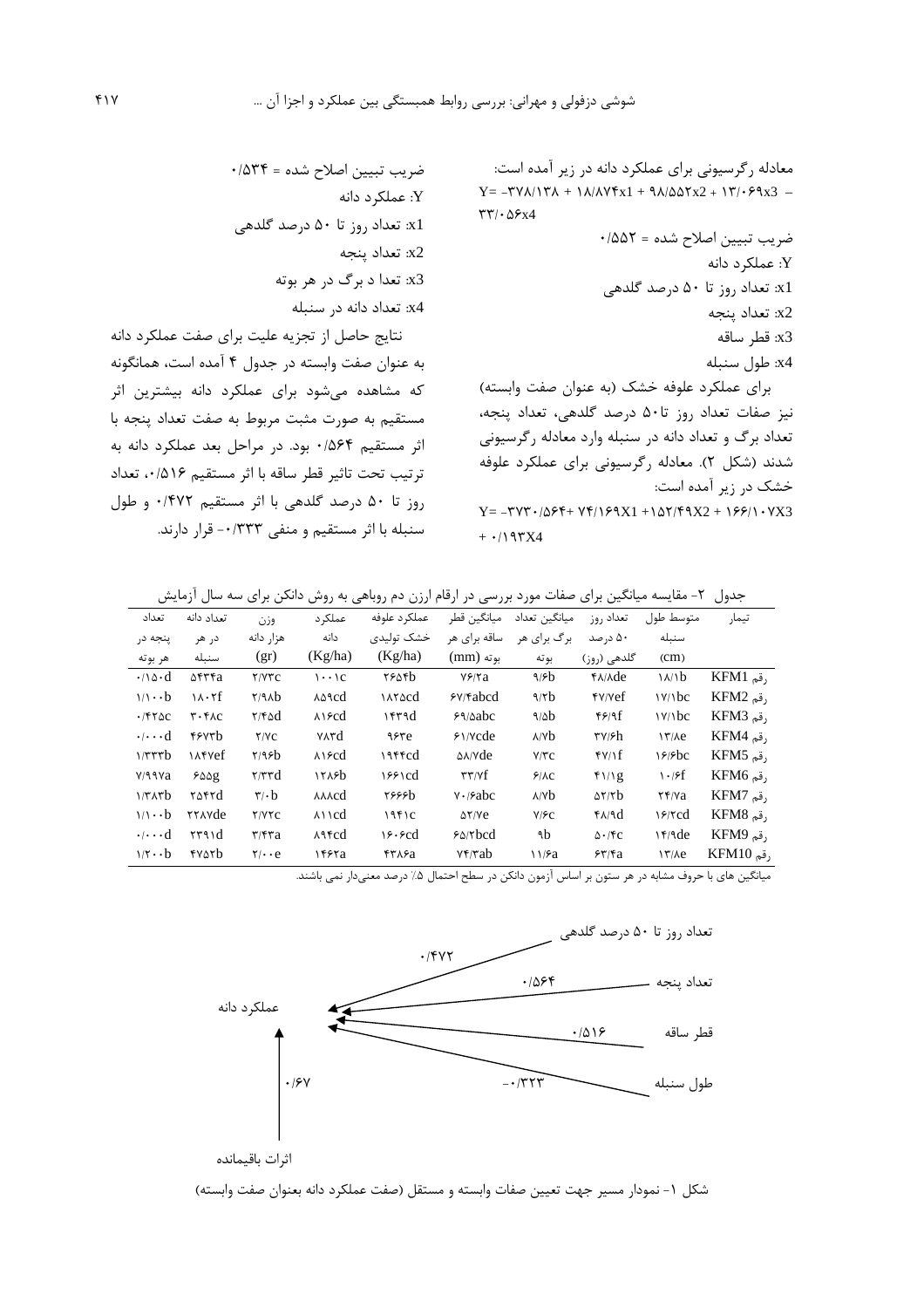

شكل ٢- نمودار مسير جهت تعيين صفات وابسته و مستقل (صفت عملكرد علوفه خشك بعنوان صفت وابسته)

|  |  |  | جدول ۳- جدول ضرائب همبستگی ساده بین صفات ارقام ارزن دم روباهی برای سه سال اجرای ازمایش |  |  |  |
|--|--|--|----------------------------------------------------------------------------------------|--|--|--|
|--|--|--|----------------------------------------------------------------------------------------|--|--|--|

| ں . ر _ _ _ _              |                        | ی .ر ب<br>.                | ر ررن                                                | پ                   | ت                                      | $\overline{ }$<br>- 200               | . ر ب     | ۰ تر ب                 |         |
|----------------------------|------------------------|----------------------------|------------------------------------------------------|---------------------|----------------------------------------|---------------------------------------|-----------|------------------------|---------|
|                            | تعداد روز              | تعداد                      | تعداد                                                | قطر                 | عملكرد علوفه                           | طول                                   | وزن       | تعداد                  | عملکر د |
|                            | تا ۵۰ درصد             | ينجه                       | بر گ در                                              | ساقه                | خشک                                    | سنبله                                 | هزار دانه | دانه د,                | بذر     |
|                            | گلدھی                  |                            | هر بوته                                              | (mm)                | (Kg/ha)                                | (cm)                                  | (gr)      | سنىلە                  | (Kg/ha) |
| تعداد روز تا ۵۰ درصد گلدهی |                        |                            |                                                      |                     |                                        |                                       |           |                        |         |
| تعداد ينجه                 | $-\cdot/\lambda$ ۶ns   |                            |                                                      |                     |                                        |                                       |           |                        |         |
| تعداد برگ در هر بوته       | $\cdot$ /\ $\land$ rns | $-15$                      |                                                      |                     |                                        |                                       |           |                        |         |
| قطر ساقه (mm)              | $\cdot$ /۲۷۹*          | $-\cdot/\Delta\Lambda$ \** | $\cdot$ / $\Delta$ $\uparrow$ $\wedge$ $\ast$ $\ast$ |                     |                                        |                                       |           |                        |         |
| عملک د علوفه خشک (Kg/ha)   | $\cdot$ / $500**$      | $-\cdot/\cdot$ ens         | $\cdot$ /٣ $09**$                                    | $.179$ $A*$         |                                        |                                       |           |                        |         |
| طول سنبله (cm)             | $\cdot$ /۳۶۲**         | $-17\lambda$ ۴**           | $-\cdot/\cdot \cdot \text{Ans}$                      | $.1759*$            | $\cdot$ /۲ $\cdot$ ۶ns                 |                                       |           |                        |         |
| وزن هزار دانه (gr)         | $-\cdot/9$ \ns         | $-1701**$                  | $-1711*$                                             | $-\cdot/\cdot$ FAns | $-177\lambda**$                        | $\cdot$ /۳۲۲**                        |           |                        |         |
| تعداد دانه در سنبله        | $\cdot$ / $\gamma$ rns | $-10Y1**$                  | $\cdot$ /01**                                        | $.1018**$           | $\cdot$ /۳۱۲**                         | $\cdot$ / $\cdot$ $\sqrt{\lambda}$ ns | $-1701*$  |                        |         |
| عملكرد بذر (Kg/ha)         | $\cdot$ /٣٩۵**         | $\cdot$ /۳ $\cdot$ **      | $\cdot/\right)$ $\cdot$ Ans                          | $.7777*$            | $\cdot$ /۴ $\cdot$ $\wedge^{\ast\ast}$ | $-1779*$                              | $-1015**$ | $\cdot$ / $\cdot$ YYns |         |
|                            |                        |                            |                                                      |                     |                                        |                                       |           |                        |         |

r table = • /٢١ در سطح احتمال ۵ درصد

ns \* و \*\* عدم وجود اختلاف معنىدار، معنىدار در سطح احتمال ۵ و ۱ درصد. r table =• /۲۸ در سطح احتمال ۱ درصد ۸۸ = ۲-n = درجه آزادی

جدول ۴- اثرات مستقيم و غيرمستقيم عملكرد دانه به عنوان صفت وابسته و صفات تعداد پنجه، طول سنبله،

| $1 - 1$                   |                                                                                   |                        |                                              | $\cdots$                  |                |
|---------------------------|-----------------------------------------------------------------------------------|------------------------|----------------------------------------------|---------------------------|----------------|
|                           | قطر ساقه و تعداد روز تا ۵۰ درصد گلدهی به عنوان صفات مستقل در ارقام ارزن دم روباهی |                        |                                              |                           |                |
|                           | تعداد روز تا                                                                      | تعداد                  | قطر                                          | طول                       | مجموع          |
|                           | ۵۰ درصد گلدهی                                                                     | ينجه                   | ساقه                                         | سنىلە                     | (کا )          |
| تعداد روز تا۵۰ درصد گلدهی | $\cdot$ /۴۷۲                                                                      | $-\cdot/1\cdot \Delta$ | .798                                         | $-111Y$                   | $\cdot$ /٣٩۵   |
| تعداد ينجه                | $-\cdot/\cdot$ $\wedge$ ۶                                                         | .7888                  | $-\cdot/ \tilde{\mathbf{v}}\cdot \mathbf{1}$ | ۰/۱۲۳                     | $\cdot/\tau$ . |
| قطر ساقه                  | $\cdot$ /۱۳۱                                                                      | $- \cdot 77\lambda$    | $\cdot$ /5) ج                                | $-\cdot/\cdot$ $\wedge$ Y | $\cdot$ /۲۳۳   |
| طول سنبله                 | ۰/۱۷۱                                                                             | $-171Y$                | ۰/۱۳۹                                        | $- \cdot 777$             | $- \cdot 77$   |
|                           |                                                                                   |                        |                                              |                           |                |

اثرات باقیمانده = ۰/۶۷

اعدادی که زیر آنها خط کشیده شده است اثرات مستقیم صفت مربوطه بر عملکرد دانه می باشد.

عنوان صفت وابسته در جدول ۵ آمده است، همانگونه که مشاهده می شود برای عملکرد علوفه خشک بیشترین اثر مستقيم به صورت مثبت مربوط به تعداد روز تا ۵۰ درصد گلدهی با اثر مستقیم ۰/۶۲۸ بود.

اثرات غيرمستقيم نسبتاً پايين صفات مذكور نشان می دهد که این صفات به طور مستقیم و نه از طریق صفات دیگر بر عملکرد دانه تاثیر میگذارند. نتایج حاصل از تجزیه علیت برای صفت عملکرد علوفه خشک به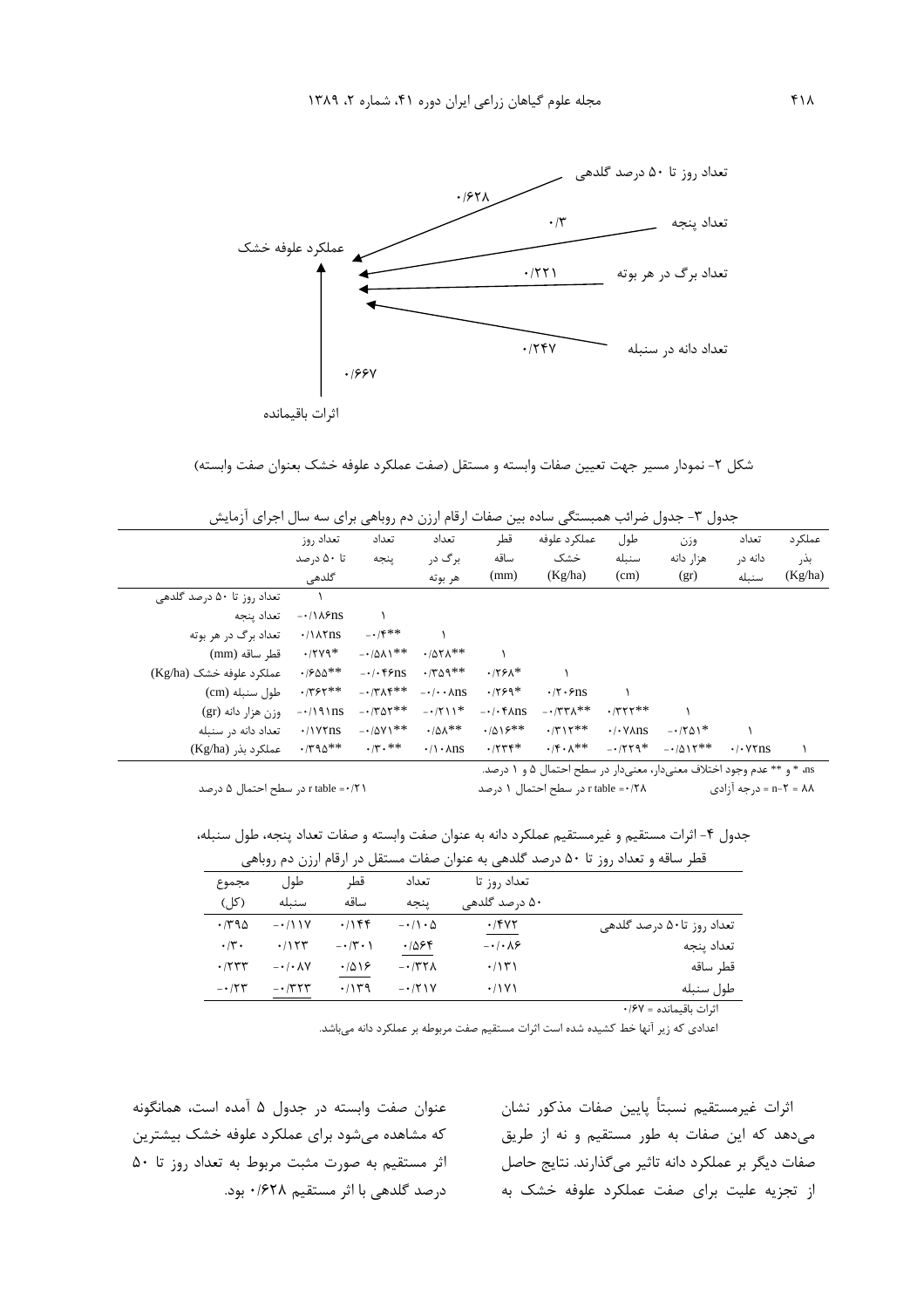|                           | تعداد روز تا         | تعداد                  | تعداد برگ               | تعداد دانه                        | مجموع                            |
|---------------------------|----------------------|------------------------|-------------------------|-----------------------------------|----------------------------------|
|                           | ۵۰ درصد گلدهی        | ينجه                   | در هر بوته              | در سنبله                          | (کل)                             |
| تعداد روز تا۵۰ درصد گلدهی | ۰/۶۲۸                | $-\cdot/\cdot\Delta$ ۶ | $\cdot/\cdot$ ۴         | $.$ $\cdot$ $\uparrow$ $\uparrow$ | .7808                            |
| تعداد ينجه                | $-\cdot/11V$         | $\cdot/\tau \cdot$     | $-\cdot/\cdot \wedge q$ | $-1187$                           | $- \cdot / \cdot \mathfrak{F} V$ |
| تعداد برگ در هر بوته      | .7119                | $-1151$                | .771                    | .78                               | $\cdot$ /۳۵۸                     |
| تعداد دانه در سنبله       | $\cdot/\cdot \wedge$ | $-11YY$                | $-117\Lambda$           | .754                              | $\cdot$ /۳۱۲                     |
| اثرات باقیمانده = ۶۶۷+    |                      |                        |                         |                                   |                                  |

جدول ۵- اثرات مستقیم و غیرمستقیم عملکرد علوفه خشک به عنوان صفت وابسته و صفات تعداد پنجه، تعداد برگ، تعداد دانه در سنبله، قطر ساقه و تعداد روز تا ۵۰ درصد گلدهی به عنوان صفات مستقل در ارزن دم روباهی

اعدادی که زیر آنها خط کشیده شده است اثرات مستقیم صفت مربوطه بر عملکرد علوفه خشک می باشد.

روز) در اولویت بعد قرار دارد. نتایج حاصل از ضرائب همبستگی بین عملکرد دانه با دیگر صفات مورد مطالعه (جدول ۳) نشان داد که به طور کلی عملکرد دانه در ارزن دمروباهی با صفاتی که بیوماس تولیدی را افزایش میدهند همبستگی داشت به عبارت دیگر صفاتی همچون تعداد پنجه، میزان علوفه خشک و طول دوره رشد که بر میزان بیوماس تولیدی اثر میگذارند بیشترین تاثیر را بر عملکرد دانه در ارزن دمروباهی دارند. برتری عملکرد دانه در رقم KFM10 که دارای بیشترین عملکرد علوفه خشک و دیررس ترین رقم می باشد نیز موید مطلب مذکور است. وجود همبستگی مثبت و معنىدار بين عملكرد دانه با تعداد پنجه ارزن دمروباهی در این تحقیق با نتایج بدست آمده توسط .channappagoudar et al تطابق داشت. Channappagoudar et al همچنین وجود همبستگی مثبت و معنیدار بین عملکرد دانه با عملكرد كاه با تحقيقات Santhakumar (1999)، Murugan & Nirmalakumari , (2001) Chetti et al. (2005) در یک راستا بود. ضریب همبستگی معنیدار بدست آمده بین عملکرد بذر با تعداد روز تا ۵۰٪ گلدهی (۰/۳۹۵) مشابه نتایج بدست آمده توسط Yadav & (2001) 2001) بود. نتايج حاصل از تجزيه عليت عملکرد دانه (جدول ۴) نشان میدهد که جهت بهبود عملکرد دانه در ارزن دمروباهی باید تاکید برانتخاب بوتههای دیررس با تعداد پنجه و قطر ساقه زیاد و همچنین طول سنبله کوتاه داشت. اثر مستقیم بالای تعداد پنجه بر عملکرد دانه در ارزن دمروباهی (۰/۵۶۴) با نتايج حاصل از تحقيقات .Ravindran et al (1996) یکسان بود. برای افزایش میزان علوفه خشک) نیز باید در مرحله اول تأكيد بيشتر بر انتخاب بوتههاي ديررس و در مرحله بعد بوتههای با تعداد برگ و پنجه زیاد و

اثرات غیرمستقیم پایین صفات دیگر نشان میدهد که این صفت (تعداد روز تا ۵۰ درصد گلدهی) مهمترین صفت موثر بر عملکرد علوفه خشک میباشد. در مراحل بعد و با اهمیت کمتر عملکرد علوفه خشک به ترتیب تحت تأثير تعداد ينجه با اثر مستقيم ٠/٣، تعداد دانه در سنبله با اثر مستقیم ۰/۲۴۷ و تعداد برگ با اثر مستقیم ٠/٢٢١ قرار داشت. بررسي نتايج حاصل از جداول ١ و ٢ نشان دهنده اختلافات معنىدار بين ارقام ارزن دمروباهي برای تمام صفات مورد بررسی در آزمایش میباشد این امر نشان دهنده این مطلب است که ما دارای یک طیف متنوع از ارقام ارسالی از نظر صفات موثر بر عملکرد دانه می باشیم و در صورت مشخص شدن شاخصهای مناسب انتخاب به نژادگر مواد آزمایش مناسبی در اختیار دارد. همچنین بررسی نتایج حاصل از مقایسه میانگین نشان داد که هرچند که اثر متقابل سال و رقم در اکثر صفات معنیدار بود ولی بهترین ارقام برای خصوصیات مورد بررسی در سالهای متفاوت برتری خود را حفظ کرده بودند (مثلاً برای صفت عملکرد دانه رقم شماره KFM10) و معنىدار شدن اثر متقابل سال و رقم مربوط به وجود روند تغییرات غیرمشابه در سه سال انجام آزمایش برای سایر ارقام بوده است (جدول۶). به طور کلی می توان چنین اظهار داشت که در صورت عدم ایجاد مشکل برای کشت بعدی (به دلیل دیررس بودن)، رقم شماره KFM10 به علت عملكرد دانه و علوفه بالا (به ترتیب ۱۴۶۲ و ۴۳۸۶ کیلوگرم در هکتار) و همچنین ورس کمتر به دلیل قطور بودن ساقه (با قطر ساقه ۷۴/۳ میلی متر) سازگارترین رقم بین ارقام مورد بررسی در منطقه صفیآباد دزفول میباشد و رقم شماره KFM6 به دلیل عملکرد دانه مطلوب (۱۲۸۶ کیلوگرم در هر هکتار) و زودرسی (تعداد روز تا ۵۰٪ گلدهی ۴۱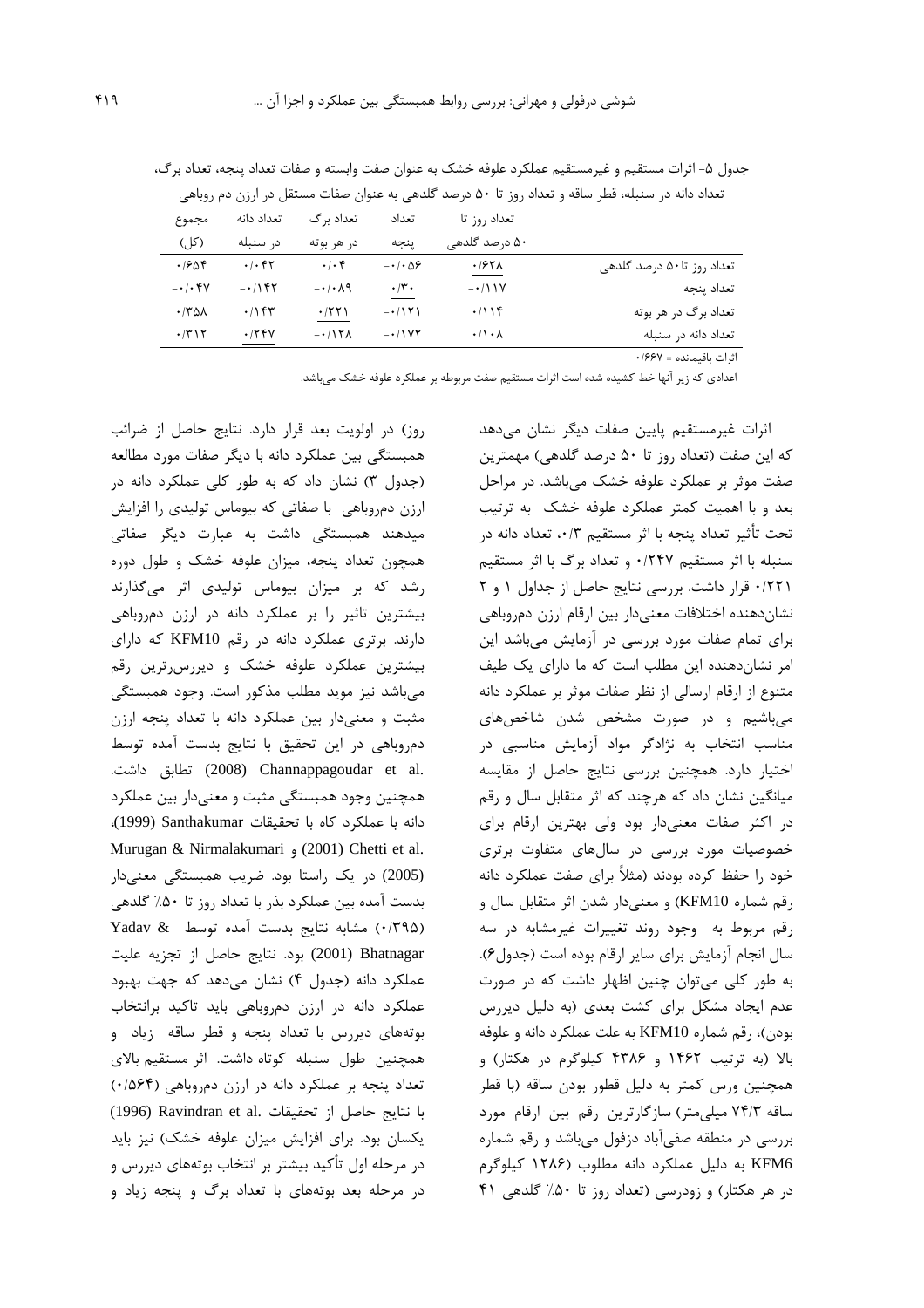و گرما بوده و همچنین سطح بسیار زیادی از منطقه خوزستان به دلیل شوری و مشکل آب در تابستان کشت نمیشود. نتایج این تحقیق نشان میدهد که دو رقم KFM10 و KFM6 با توجه به دوره رشد کوتاه و تحمل نسبتاً بالا به خشكى، پس از انجام مطالعات كامل به زراعی و بهنژادی در سطوح زراعی ذکر شده به عنوان یک گیاه مناسب بین زراعی تابستانه ترویج شود. همچنین تعداد دانه در سنبله بالا را انتخاب کرد تولیدی (جدول ۵). اثرات بالای باقیمانده برآورد شده برای عملکرد دانه (۰/۶۷) و میزان علوفه خشک (۰/۶۶۷) در این طرح بیانگر این مطلب است که تعدادی از فاکتورهای مؤثر بر عملکرد دانه و عملکرد علوفه خشک در این طرح منظور نشده است. نتیجهگیری کلی ارزن دمروباهی یکی از متحملترین غلات به خشکی

| جدول ۶– مقایسه میانگین اثرات متقابل ارقام و سال برای صفات طول سنبله، تعداد روز تا ۵۰ درصد |  |
|-------------------------------------------------------------------------------------------|--|
|-------------------------------------------------------------------------------------------|--|

| گلدهی و تعداد پنجه در هر بوته در سه سال ازمایش |                                 |                                            |                                    |                                  |                        |              |      |  |  |  |
|------------------------------------------------|---------------------------------|--------------------------------------------|------------------------------------|----------------------------------|------------------------|--------------|------|--|--|--|
| تعداد برگ                                      | عملكرد دانه                     | قطر ساقه                                   | تعداد روز تا ۵۰                    | تعداد                            | طول سنبله              |              |      |  |  |  |
| در هر بوته                                     | (هكتار/كيلوگرم)                 | (میلی متر)                                 | درصد گلدهی (روز)                   | ينجه                             | (سانتىمتر)             | ارقام        | سال  |  |  |  |
| $\gamma \Delta f$                              | <b>ITFAbc</b>                   | $\lambda\lambda/\tau a$                    | ۴۵/۶۷h                             | $\cdot/\cdot \cdot g$            | $\Delta$ $\gamma$ rd-i | رقم شماره ۱  | اول  |  |  |  |
| <b>NYYdef</b>                                  | <b>ITAVbc</b>                   | $\lambda \cdot$ /۳۳abc                     | ۴۵/۶۷h                             | $\cdot$ /9 $\tau\tau$ c-g        | IV/9rcde               | رقم شماره ٢  | اول  |  |  |  |
| <b>A/YAdef</b>                                 | $1155 - e$                      | $\lambda$ ۶/۶ $a$                          | 57/7711                            | $\cdot$ /۳۸۳d-g                  | $1f/1Te-i$             | رقم شماره ٣  | اول  |  |  |  |
| $\lambda/\Delta e$ -h                          | <b>AAFd-h</b>                   | $9Y/6C-1$                                  | $\tau\tau/\tau\tau$ no             | $\cdot/\cdot\cdot$ g             | $\cdot$ /۳۷kl          | رقم شماره ۴  | اول  |  |  |  |
| $\lambda$ / Ye-i                               | $1100 - e$                      | $89/1c-h$                                  | ۴۹g                                | $1/68$ YC-g                      | $Y/ATE-I$              | رقم شماره ۵  | اول  |  |  |  |
| $V/97e-1$                                      | 1911a                           | $\frac{1}{2}$                              | $\frac{r}{\sqrt{2}}$               | 9/0.14                           | $1/\Delta\lambda$      | رقم شماره ۶  | اول  |  |  |  |
| $\lambda/\lambda$ ref                          | 118fbcd                         | $\lambda \mathbf{v}/\lambda \mathbf{v}$ ab | ۵۲f                                | $1/1$ ۶۷c-f                      | ۲۵a                    | رقم شماره ۷  | اول  |  |  |  |
| $\lambda/\Delta e$ -h                          | $9 - rd - g$                    | $Y\Upsilon\$                               | ۵۱/۳۳f                             | $\vee$ c-g                       | $\frac{\delta}{\tau}$  | رقم شماره ۸  | اول  |  |  |  |
| <b>NYYdef</b>                                  | <b>ITSFbc</b>                   | $\lambda \Delta$ /۴۳a                      | $\Delta Y/YYf$                     | $\cdot/\cdot \cdot$ g            | $\Upsilon$             | رقم شماره ۹  | اول  |  |  |  |
| 11/· Aabc                                      | $Y \cdot Y$ a                   | $\lambda \cdot \beta$ a-d                  | 80                                 | $\sqrt{\omega}$ d                | $\forall$ ljk          | رقم شماره ١٠ | اول  |  |  |  |
| $\cdot$ / $\Delta$ $\vee$ $\mathrm{bcd}$       | varf-j                          | $57/56 - k$                                | f(f)/f                             | $\cdot/\Delta f$ g               | $\frac{Y}{Y}$          | رقم شماره ۱  | دوم  |  |  |  |
| <b>A/V۳cde</b>                                 | $rr \cdot j$                    | $80/88e-k$                                 | $\mathfrak{r}$ · klm               | $1/1c-g$                         | ۱۶/۴d-h                | رقم شماره ٢  | دوم  |  |  |  |
| $\cdot$ / $\epsilon$ rbcd                      | <b>FRAIJ</b>                    | $\Delta \mathcal{N} \cdot \mathcal{r}$ g-k | $f$ ik                             | $\cdot$ /۴۲۵d-g                  | $\frac{8}{\pi d}$      | رقم شماره ٣  | دوم  |  |  |  |
| $\gamma \gamma$ def                            | $ext-1$                         | $\Delta\Delta/\cdot$ Yi-1                  | $\mathbf{r} \setminus \mathbf{p}$  | $\cdot/\cdot\cdot$ g             | ۱۳/۴۷hij               | رقم شماره ۴  | دوم  |  |  |  |
| $9/9$ rhij                                     | <b>YYYij</b>                    | <b>sr/&amp;vklm</b>                        | $\mathbf{r} \mathbf{r}/\mathbf{r}$ | $1/1$ ۳۳ $c$ -f                  | $\frac{9}{2}$          | رقم شماره ۵  | دوم  |  |  |  |
| $V/\cdot \Delta g-j$                           | $555f-1$                        | <b>YA/YVO</b>                              | $\tau\tau/\tau\tau$ op             | $\lambda$ /۳ $\cdot$ $\lambda$ a | ١٠kl                   | رقم شماره ۶  | دوم  |  |  |  |
| $\sqrt{det}$                                   | $51$ rg-j                       | $59/9$ Yd-g                                | ۴۴hi                               | <i>NTATcde</i>                   | ۲۲/۰۶b                 | رقم شماره ٧  | دوم  |  |  |  |
| $Y/97f-i$                                      | $YY - f - j$                    | ۴۱/۷۷mn                                    | ۳۸m                                | $1/1c-g$                         | $\delta$               | رقم شماره ۸  | دوم  |  |  |  |
| <b>Arrdef</b>                                  | <b>Arrhij</b>                   | 56/67hi                                    | ۴۰/۶۷Jkl                           | $\cdot/\cdot \cdot g$            | $15/09f-1$             | رقم شماره ۹  | دوم  |  |  |  |
| $\frac{17}{18}$                                | ۸۵۴d-h                          | $Y/\lambda c-i$                            | $\Delta$ ۶/۶ $V$ de                | $\frac{1}{\sqrt{c}}$             | $\frac{17}{17}$        | رقم شماره ١٠ | دوم  |  |  |  |
| ٩def                                           | $\cdots$ \c-f                   | Y <sub>8</sub> /9 Ya-e                     | $\Delta$ ۶e                        | $\cdot$ / $refg$                 | $\frac{1}{\sqrt{b}}$   | رقم شماره ۱  | سوم  |  |  |  |
| $\lambda$ / $\tau$ re- $i$                     | ۸۵۹d-h                          | $\Delta$ ۶/۲h-1                            | <b>AV/TTde</b>                     | $1/79$ YC-f                      | $\vee$ c-f             | رقم شماره ٢  | سوم  |  |  |  |
| <b><i>N/STefg</i></b>                          | $\lambda$ $\delta$ d-i          | $5$ Y/ $\Delta$ Yf- $k$                    | <b>AV/TTde</b>                     | $\cdot$ /۴۶۷d-g                  | $19/9$ rbc             | رقم شماره ٣  | سوم  |  |  |  |
| $\lambda$ / $\tau$ re-i                        | YAYf-i                          | 55/25                                      | $f \lambda / \tau \tau g$          | $\cdot/\cdot$ · g                | $\frac{1}{\sqrt{2}}$   | رقم شماره ۴  | سوم  |  |  |  |
| $9/(\lambda \text{right})$                     | $\lambda$ \ $\epsilon$ -i       | $\Delta f/f\Gamma$ im                      | <b>AV/SVde</b>                     | $\frac{1}{\tau}$                 | <b>INTYCO</b>          | رقم شماره ۵  | سوم  |  |  |  |
| $\Delta$ /۳۷ $k$                               | <b>ITAShc</b>                   | $\tau\tau$ /Yno                            | $\Delta Y/YYf$                     | 8/6                              | ۱۲/۱۳Jkl               | رقم شماره ۶  | سوم  |  |  |  |
| $\lambda$ / $\tau$ e-i                         | $\lambda \lambda \lambda d - h$ | $81/9$ fk                                  | $9.19$ YC                          | 1/FC                             | ۲۷/۲a                  | رقم شماره ٧  | سوم  |  |  |  |
| $5/8$ Ajk                                      | $\lambda \cup e$ -i             | ۴۵Lmn                                      | <b>sv/rrde</b>                     | $\frac{1}{\tau}$                 | $V/TTC-f$              | رقم شماره ۸  | سوم  |  |  |  |
| $\lambda$ / $\tau$ e-i                         | ۸۷۸d-h                          | $\Delta r/fj-m$                            | $\Delta\lambda/\tau$ rd            | $\cdot/\cdot \cdot g$            | $\frac{9}{4}$          | رقم شماره ۹  | سوم  |  |  |  |
| $11/2$ rab                                     | ۱۲۶۲h                           | ∨∆a-f                                      | $5\lambda$                         | $.19c - 9$                       | $\frac{1}{2}$          | نقمشمان ١٠   | 0.01 |  |  |  |

میانگینهای با حروف مشابه در هر ستون براساس آزمون دانکن فاقد تفاوت معنیدار در سطح احتمال پنج درصد میباشند. همچنین علامت خط فاصله بین دو حرف انگلیسی شامل تمام حروف بین دو طرف خط فاصله میشود.